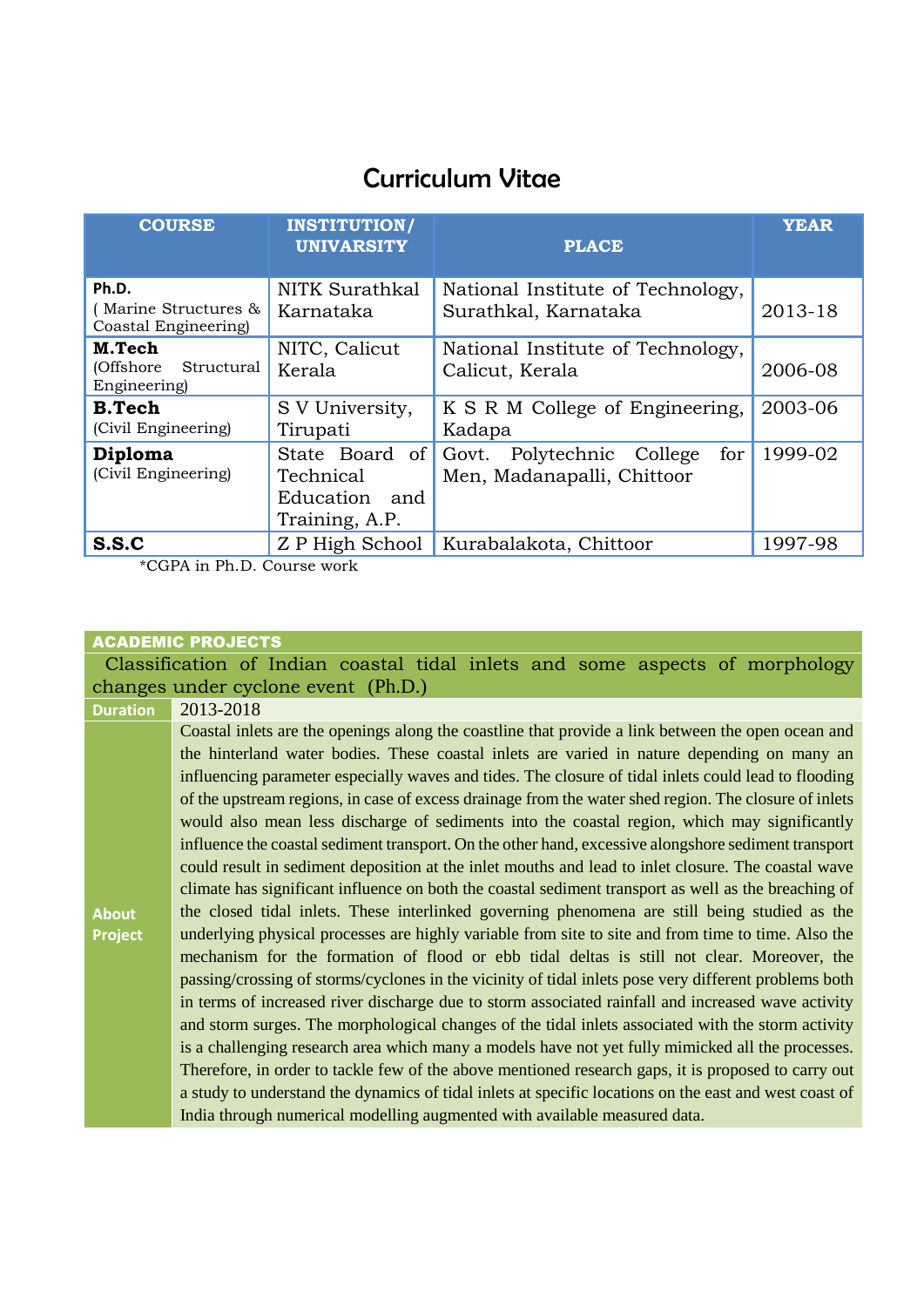|                      | Tsunami influence on Local Hydrodynamics and its influence on<br><b>Design of Offshore Structures (M.Tech)</b> |
|----------------------|----------------------------------------------------------------------------------------------------------------|
| <b>Duration</b>      | 2006-2008                                                                                                      |
|                      | Generally offshore structures are designed for varied environmental conditions                                 |
|                      | without considering the tsunami effect. Results of 2004 Indian Ocean tsunami showed                            |
| <b>About Project</b> | that severe currents were generated during the propagation of tsunami. In this accepts                         |
|                      | attempt was made to study the tsunamigenic current and its effect on the design of                             |
|                      | Submarine pipelines.                                                                                           |

|                      | Strength Properties of Sustainable Concrete (B.Tech)                                |
|----------------------|-------------------------------------------------------------------------------------|
| <b>Client</b>        | Contractor, Kadapa                                                                  |
| <b>Duration</b>      | 6 months                                                                            |
| <b>About Project</b> | In the present study, an attempt is made to produce sustainable concrete with less  |
|                      | amount of cement and other industrial wastes like flyash, lime, gypsum and barites. |
|                      | The production of sustainable concrete, in the present study doesn't require any    |
|                      | fuel or electrical energy.                                                          |

|                      | Design & Estimation of Approach Road (Diploma)                                      |
|----------------------|-------------------------------------------------------------------------------------|
| <b>Duration</b>      | 6 months                                                                            |
| <b>About Project</b> | Proposed work is located about 10km from Madanapalli. The distance of institution   |
|                      | from main road is $220m \&$ there is no approach road to the institution. Hence for |
|                      | approach, a double lane bitumen road is provided with carriageway of $7m \&$        |
|                      | shoulder of 1m.                                                                     |

### CARRER RECORD

- Worked as a Site engineer at Tirupati, 2002-03.
- Post graduate technical trainee in Pipeline Department (L&T Valdel Engineering Ltd. Bangalore), 2008-09.
- Worked as Assistant Professor (Department of Civil Engineering) at K.S.R.M. College of Engineering, Kadapa, 2009-16.
- Worked as Sr.Assistant Professor (Department of Civil Engineering) at Madanapalle Institute of Technology & Science, Madanapalle, 2016 to 2020
- Worked as Associate Professor (Department of Civil Engineering) at Madanapalle Institute of Technology & Science, Madanapalle, 5th July 2016 to – 28th February 2021
- Worked as Associate Professor (Department of Civil Engineering) at KSRM College of Engineering, Kadapa, 1st March 2021 to - 18th March 2021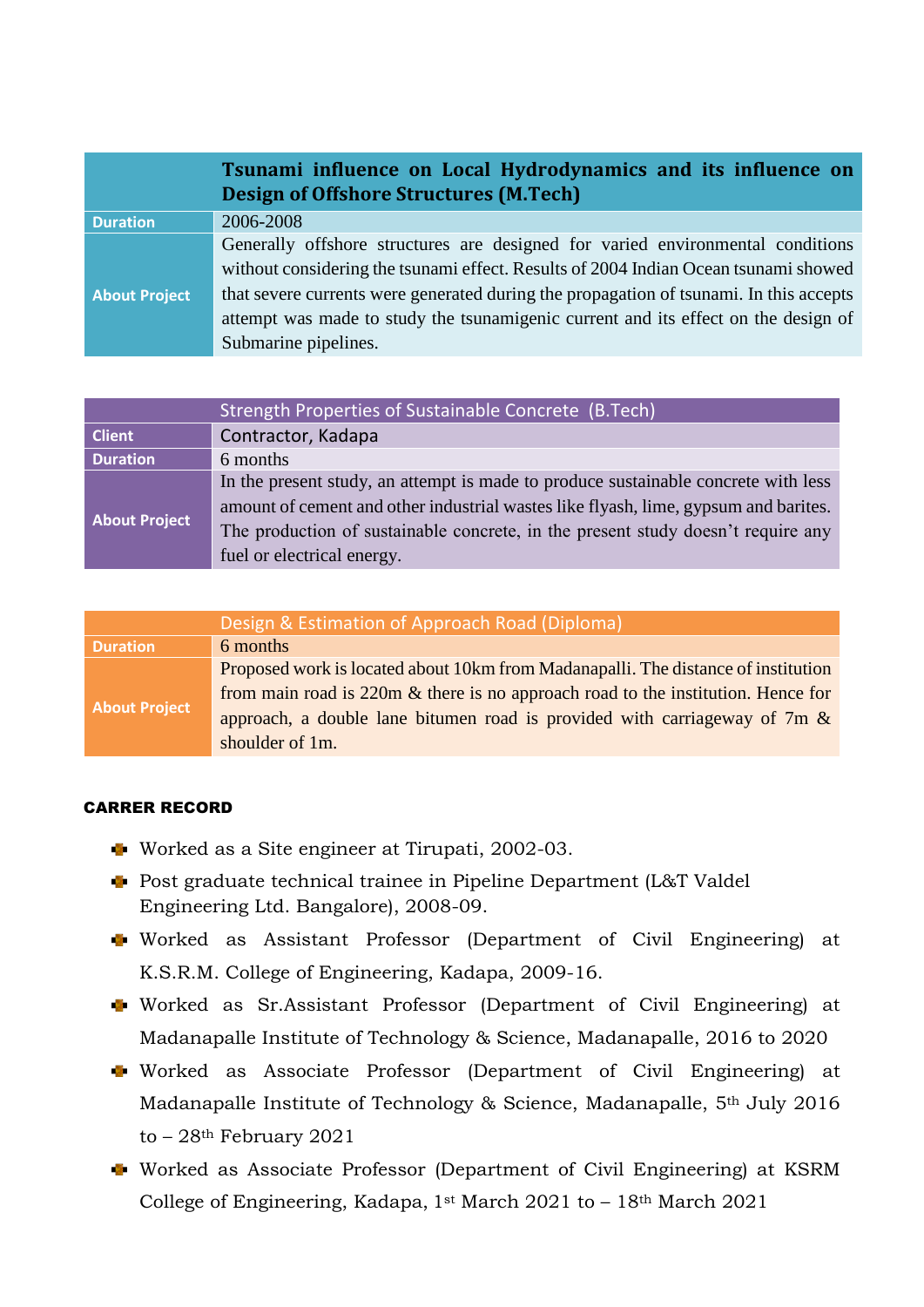Working as Head of the Civil Engineering Department at KSRM College of Engineering, Kadapa, 19th March 2021 to – Till Date

## **JOURNAL/CONFERENCE PUBLICATIONS (National/International)**

- **N. Amaranatha Reddy**, Jaya Kumar Seelam, Subba Rao & M.K.Nagaraj "Flood estimation at ungauged catchments of Karnataka, West coast of India", ISH Journal of Hydraulics Engineering, 2019, Vol. 25 (3), 325-335. <https://doi.org/10.1080/09715010.2018.1426055>
- Jaya Kumar Seelam, Amarnatha Reddy N, and Jyoti P Kerkar "Cyclone induced berm breaching in the Bay of Bengal under climate change conditions - A case study off Konark coast during Cyclone Phailin" 15th Annual meeting AOGS, 03-08 June 2018, Honolulu, Hawaii
- **N. Amaranatha Reddy**, Vikas Mendi, Jaya Kumar Seelam and Subba Rao "Nondimensional Methods to Classify the Tidal Inlets Along the Karnataka Coastline, West Coast of India" [https://doi.org/10.1007/978-981-13-3134-3\\_13](https://doi.org/10.1007/978-981-13-3134-3_13)
- Vikas Mendi, **N. Amaranatha Reddy**, Jaya Kumar Seelam and Subba Rao "Tidal Energy Estimation of Potential Tidal Inlets Along the East Coast of India" [https://doi.org/10.1007/978-981-13-3134-3\\_49](https://doi.org/10.1007/978-981-13-3134-3_49)
- Vikas Mendi, **N. Amarnatha Reddy**, M. Lokeshwari, T. Raghavendra and Jaya Kumar Seelam "What Is the Tidal Energy Potential of Sri Lanka?" <https://ascelibrary.org/doi/10.1061/9780784482025.037>
- **N. Amarnatha Reddy**, Vikas Mendi, T. Raghavendra and M. Lokeshwari "Flood Estimation Using Probability Distribution Function Based Synthetic Unit Hydrograph Methods at Ungauged Catchments in Varrar Basin, Kerala, India"

<https://ascelibrary.org/doi/10.1061/9780784482025.016>

- M. Lokeshwari, Vikas Mendi, T. Raghavendra, **N. Amaranatha Reddy** and B. C. Udayashankar,"Co-Composting of Municipal Solid Waste with Sewage Sludge for Sustainable Waste Management in Urban Areas" <https://ascelibrary.org/doi/10.1061/9780784482025.009>
- T. Raghavendra , B. C. Udayashankar , M. Lokeshwari, M. Vikas and **N. Amaranath Reddy** "Effect of Water Content on Relative Flow Area and Hence Predicted Flow Values of Controlled Low Strength Materials" <https://ascelibrary.org/doi/10.1061/9780784482032.020>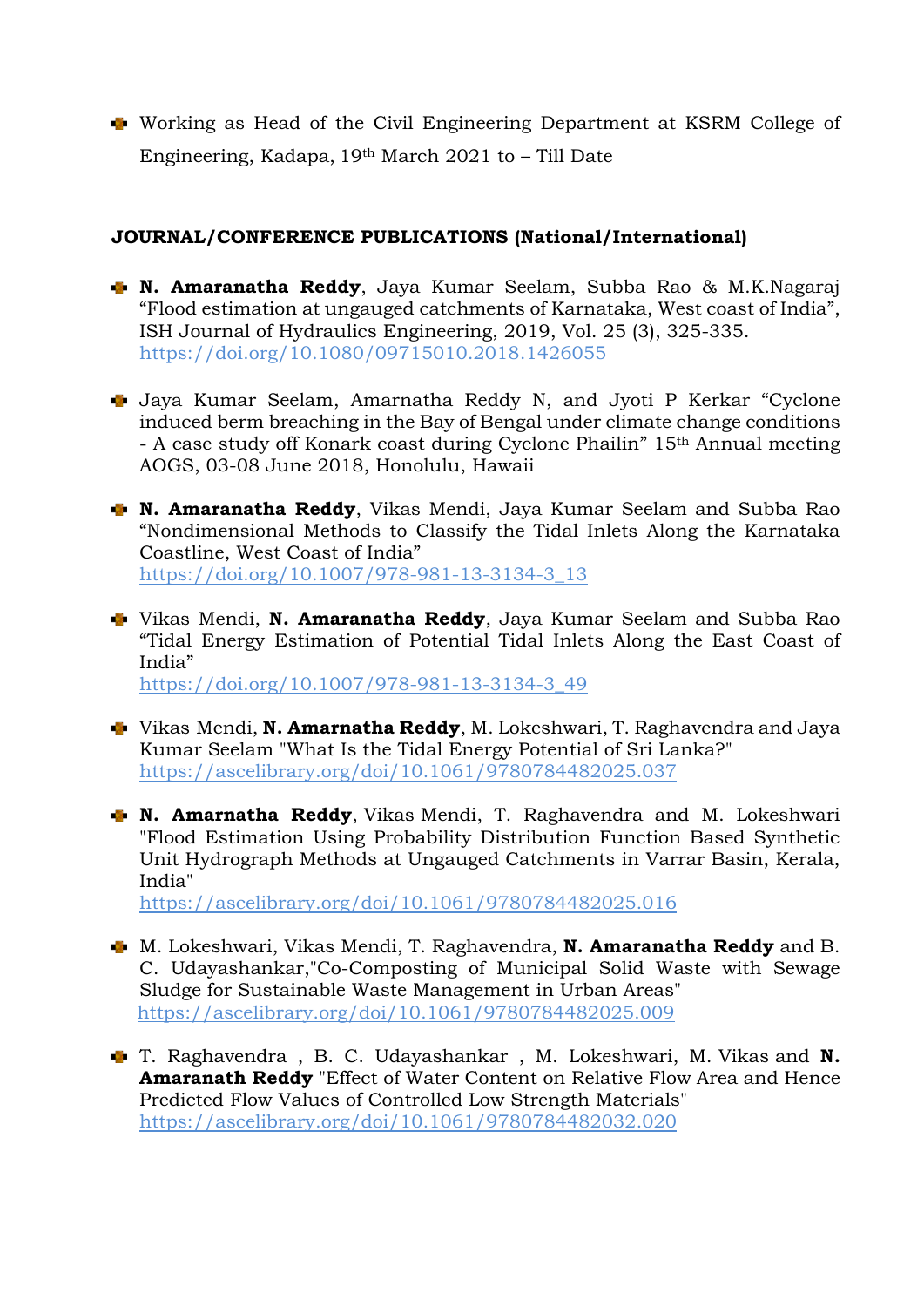- [M. Lokeshwari, Vikas Mendi](https://www.worldscientific.com/doi/abs/10.1142/9789813233812_0017) and **[N Amarnatha Reddy](https://www.worldscientific.com/doi/abs/10.1142/9789813233812_0017)** "Peak flood estimation along southern coast: Kerala, India" [https://doi.org/10.1142/9789813233812\\_0017](https://doi.org/10.1142/9789813233812_0017)
- **Amarnatha Reddy N**, Jaya Kumar Seelam, Subba Rao, Nagaraj M.K. 2016, "Application of synthetic unit hydrograph to determine flood discharge along the tidal inlets of Karnataka coastline", 10th International Symposium on Lowland Technology, Mangalore, Karnataka, India.
- M. Vikas , **N. Amaranatha Reddy**, Subba Rao , Jaya Kumar Seelam "Classification of tidal inlets along the central west coast of India", Prodedia Engineering, 116 (2015), 912-921 doi: 10.1016/j.proeng.2015.08.381
- **N. Amaranatha Reddy,** M. Vikas, Subba Rao, Jaya Kumar Seelam "Classification of tidal inlets along the central east coast of India", Prodedia Engineering, 116 (2015), 922-931 doi: 10.1016/j.proeng.2015.08.382
- Vikas, M., Thripthi, **Amanatha Reddy, N.,** 2015, "Study on use of Polyester Resin as course aggregate in concrete", International Journal of Earth Sciences and Engineering ISSN 0974-5904, Vol 08, No.02, April, 2015, PP138-142.
- Vikas M, **Amarnatha Reddy N**, Subba Rao, Jaya Kumar Seelam, 2015, "A study on the classification of select tidal inlets along the east coast of India", 20th International Conference on Hydraulics, Water Resources and River Engineering, Indian Institute of Technology Roorkee (IITR), India.
- Jaya Kumar Seelam, Vikas M, **Amarnatha Reddy N**, Subba Rao, 2015, "Classification of tidal inlets along the Indian coast", International Indian Ocean Expedition (IIOE) at National Institute of Oceanography, Goa, India.
- **N. Amaranatha Reddy**, Vikas M, Jaya Kumar Seelam, Subba Rao, 2015 " A Study on seasonal morphological changes and classification of tidal inlets along Gujarat and Kerala Coast", 4th national Conference of Ocean Society of India (OSICON-15), CSIR – National Institute of Oceanography, Goa, India.
- Jaya Kumar Seelam, **N. Amaranatha Reddy,** M.V. Ramana Murthy, R. Mani Murali, A. Arun Kumar, SubbaRao, 2014 " Seasonal Dynamics of a Tidal coastal inlet on East coast of India – Measurements and Modelling",19th IAHR-APD Congress, WRU, Hanoi, Vietnam.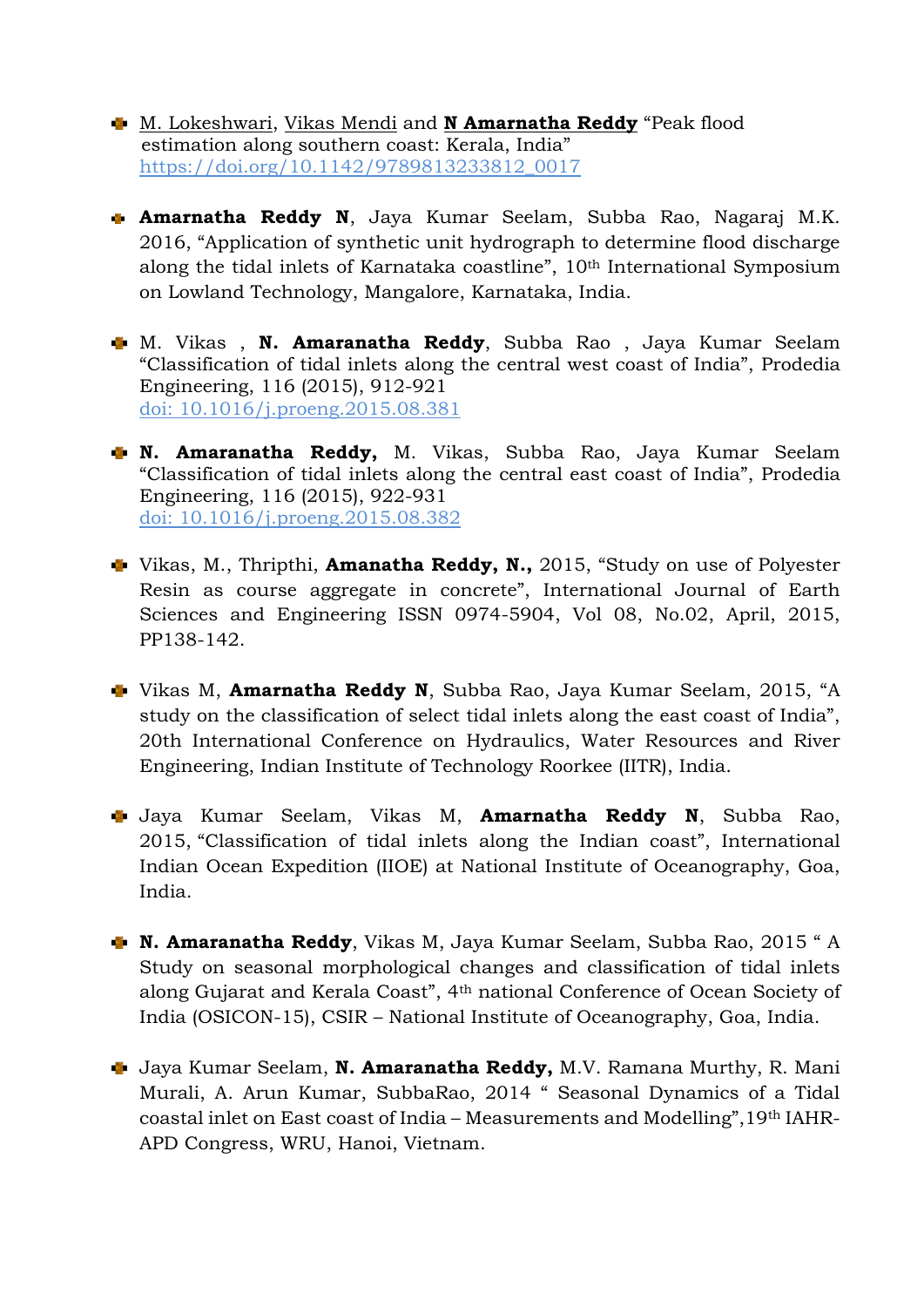**Amaranatha Reddy, N.,** Jaya Kumar, S., Santosh G Thampi, 2009 "Numerical modeling of Tsunamigenic currents and its influence on the submarine pipe design at selected locations on the Indian coast", International Conference on Ocean Engineering (ICOE2009), IITM Madras, India 1st - 5th February 2009, pp. 91-92

#### INTERNSHIP/PROJECT

- Internship Project, titled as "Tsunami Propagation in Arabian sea", National Institute of Oceanography, Goa, India, June 2007, under the guidance of Dr. S. Jaya Kumar, Principal Scientist, NIO, Goa.
- M. Tech project, titled as "Tsunami effects on local Hydrodynamics and its influence on Design of Offshore Structures" in National Institute of Oceanography, Goa, under the guidance of Dr S. Jaya Kumar, Principal Scientist, NIO, Goa.

### CONFERENCES/WORKSHOPS

- Workshop on **"Deep water offshore structures (DOS Workshop)"** 6th -7th February 2009, Organized by Indian Institute of Technology Madras, Chennai
- Workshop 0n **"Teaching Methodologies in Engineering Education"** 27th March 2010, organized by KLM College of Engineering, Kadapa.
- Workshop on **"Geoinformatics for water and coastal engineering",** 23rd 24th September 2013, Department of Applied Mechanics and Hydraulics, National Institute of Technology Karnataka, Surathkal, Karnataka.
- Workshop on **"Climate Change and Coastal Process",** 4th February 2014, Organized by Ocean Engineering Division, CSIR-National Institute of Oceanography, Dona Paula, Goa, India.
- Fifth Indian National Conference on Harbour and Ocean Engineering **(INCHOE-2014)**, 5-7 February 2014, organized by Ocean Engineering Division, CSIR-National Institute of Oceanography, Goa, India.
- Workshop on **"Basics and complexities of computational modelling pertaining to ocean and coastal hydrodynamics",** 22th August 2014, Organized by Ocean Engineering Division, CSIR-National Institute of Oceanography, Dona Paula, Goa, India.
- Indo-Japan workshop on **"River mouths, Tidal flats and Lagoons"** 15-16 September, 2014, organized by Department of Ocean Engineering, IIT Madras, India and Department of Civil Engineering, Tohoku University, Japan.
- One day Pre-Conference Workshop on **"Past, Present and Future Scenarios**  in Water Resources, Coastal and Ocean Engineering", 11<sup>th</sup> March 2015, Organized by Department of Applied Mechanics and Hydraulics, National Institute of technology Karnataka, Surathkal, Mangaluru.
- International Conference on **"Water Resources, Coastal and Ocean Engineering (ICWRCOE'15)"**, 12th -14th March 2015, Organized by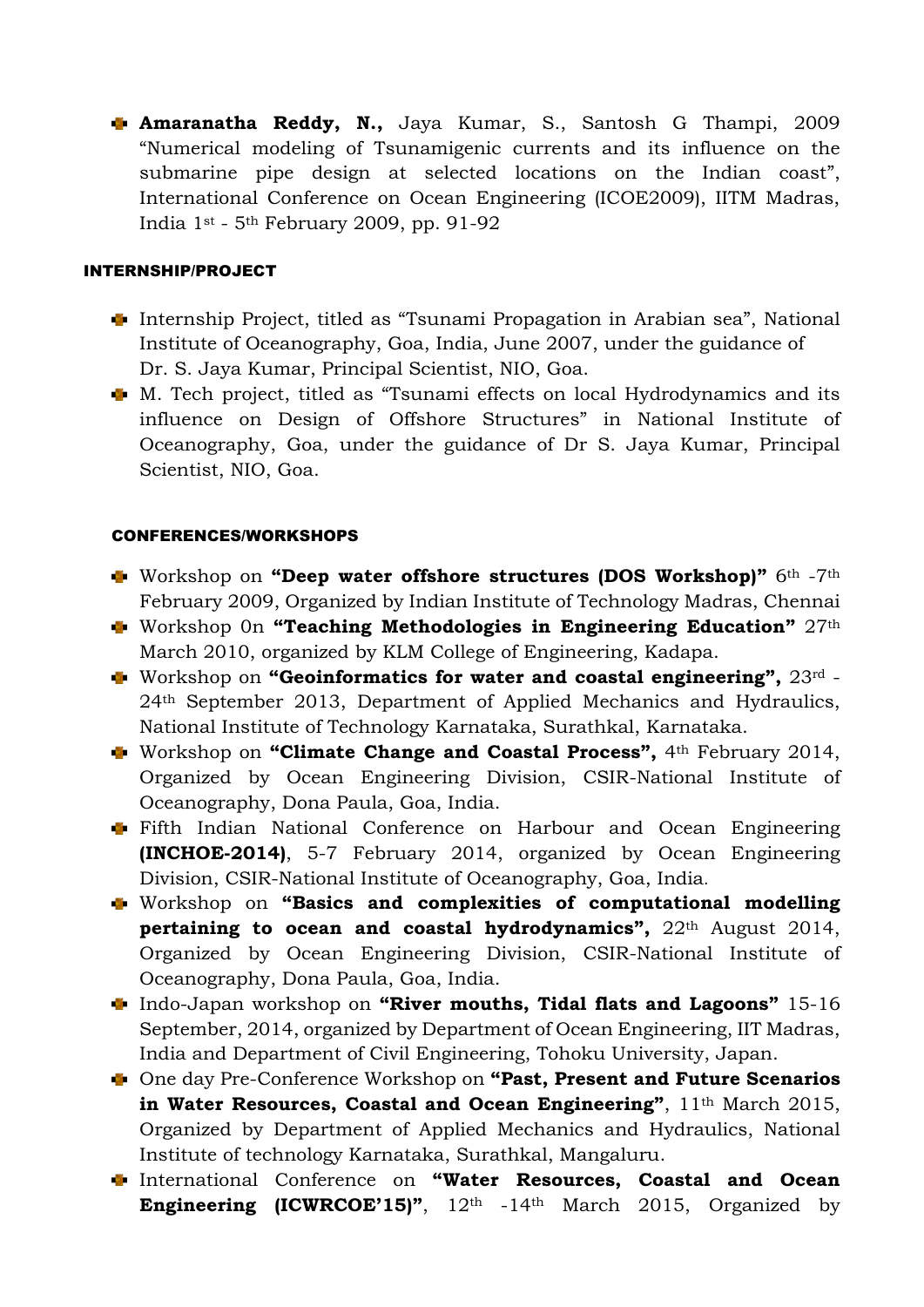Department of Applied Mechanics and Hydraulics, National Institute of technology Karnataka, Surathkal, Mangaluru.

- National conference on "**High way Construction technology**", 14th-15th July 2016, organized by Confederation of Indian Industry (CII), Hyderabad International Convention Centre (HICC), Hyderabad, Telangana.
- A two-day workshop on "**Outcome Based Learning**", 26th-27th August 2016, organised for MITS faculty at Birla Institute of Technology & Science, Pilani, Hyderabad Campus.
- A two-week faculty program on "Seismic and wind loads on buildings and applications of ETABS and ANSYS FLUENT" 14th -26th December 2020, organized by Chaitanya Bharathi Institute of Technology, Gandipet, Hyderabad.

## PROFESIONAL ACTIVITIES

- Organizing Secretary, National Technical Symposium **Konvergenz'12**, January 9th-10th 2012, KSRM College of Engineering, Kadapa, Andhra Pradesh.
- Organizing Coordinator, **Animation Workshop**, January 11th -12th January 2012, KSRM College of Engineering, Kadapa, Andhra Pradesh.
- Organizing Coordinator, **Concrete Mix Design Workshop**, January 23rd January 2013, KSRM College of Engineering, Kadapa, Andhra Pradesh.
- Organizing Secretary, National Technical Symposium **Konvergenz'13**, January 23rd-25th 2013, KSRM College of Engineering, Kadapa, Andhra Pradesh.
- Organizing Coordinator, **Animation Workshop**, January 25th-26thJanuary 2013, KSRM College of Engineering, Kadapa, Andhra Pradesh.
- Organizing Secretary, **Civil Engineering Association**, KSRM College of Engineering, Kadapa, Andhra Pradesh, India, 2010 to till date.
- Conducted special courses like **STAAD Pro, Auto CAAD, Microsoft Excel and Visual Basic for Applications** for Couple of batches (2011 &2012).
- Actively Participated in NBA accreditation work and also developed a website "infocivileducation.tk" for the benefit of students.
- Bachelor's Degree (B.Tech) Dissertation Guided : 07
- Bachelor's Degree (B.Tech) Mini Projects Guided: 20
- Ph.D. course work (12 Credits) completed with CGPA 8.47/10 in 2013.
- Ph.D. research proposal submitted and accepted on 24-6-2014 at NITK, Surathkal, Karnatka.
- Nominated staff advisor for "sports and games" from 2010 to 2016 at KSRMCE, Kadapa.
- Faculty in-charge, Alumni Association, for making Photo Albums/creating database of outgoing students.
- $\blacktriangleright$  Best teacher award for outstanding performance for the academic year 2012-2013.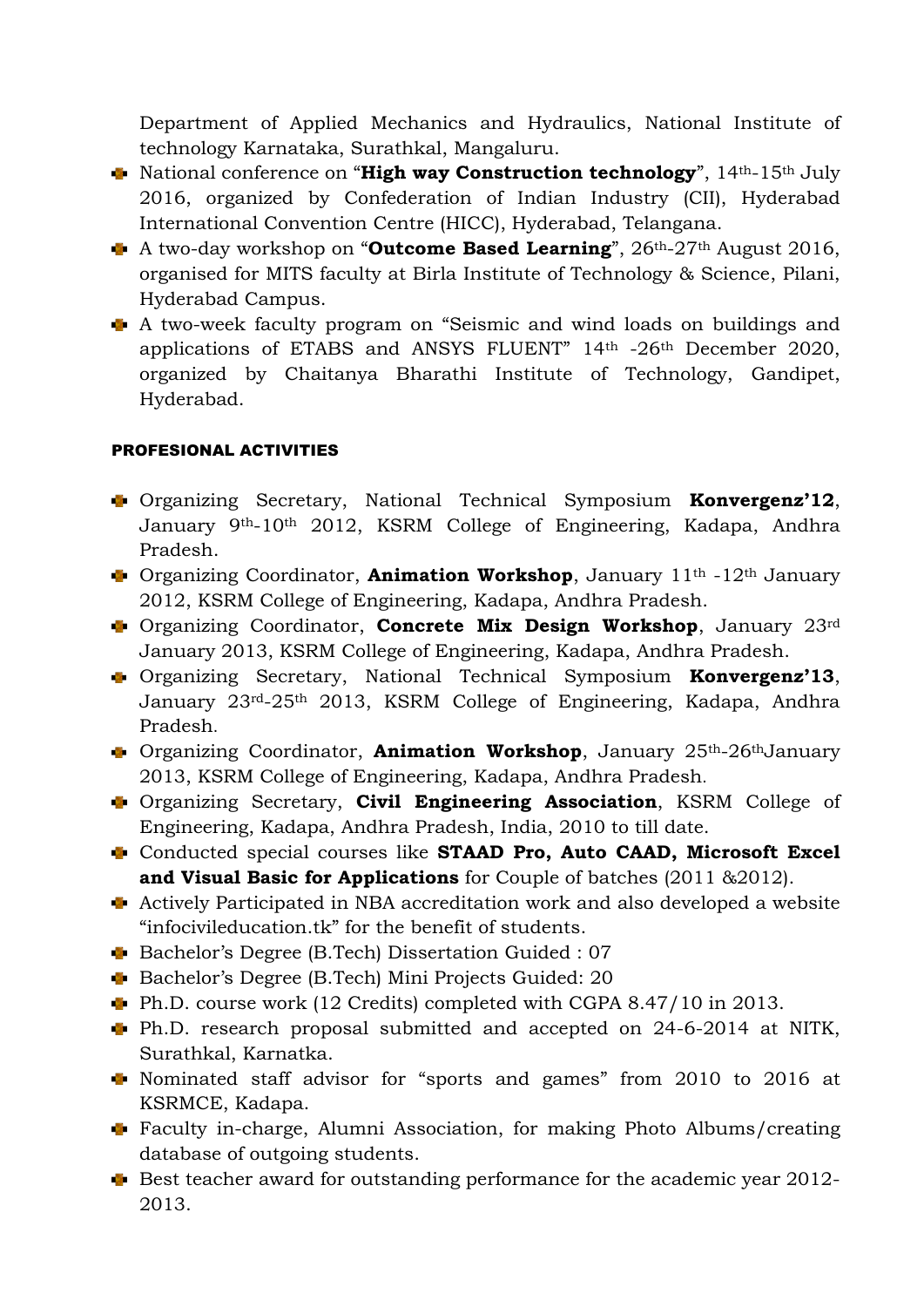- Ph.D. research first progress is presented and accepted on 09-02-2015 at NITK, Surathkal, Karnatka.
- Organizing Committee member, International Conference on "Water Resources, Coastal and Ocean Engineering (ICWRCOE'15)", 12th -14th March 2015, Organized by Department of Applied Mechanics and Hydraulics, National Institute of technology Karnataka, Surathkal, Mangaluru.
- Organizing Committee member for Alumni Meet conducted in KSRM college of Engineering, Kadapa, 24th Jan 2015.
- Conducted special courses like "HTML, CSS, C#, Java" for one of batch to develope civil engineering related applications (2015).
- Nominated faculty member from Civil engineering department for "Innovation centre" at KSRM College of Engineering.
- Conducted a workshop on "Google Sketchup Software" for II and III year Civil Engineering students at KSRM College of Engineering, 3rd-5th, April, 2016.
- Nominated faculty member form Civil Engineering department for NACC, NIRF at Madanapalle Institute of Technology & Science, Madanapalle
- Visited Ready mix plant, Tar plant at Piler & Bahuda dam at Nimmana Palle on 9th Sep 2017.
- Visited ET ACETECH-2017 held at Bangalore International Exhibition center, Tumkur road, Bangalore, Karnataka on 8th Oct 2017

## CONSULTANCY WORKS

- Appointed as Consultancy Head, Madanapalle Institute of Technology and science June 2018 – February 2021
- $\blacksquare$  Initiated consultancy works in the Civil Engineering Department, Madanapalle Institute of Technology and Science

Only the departmental testing and consultancy works have been undertaken such as

- DPR for Architectural & Structural Design have been given to Daily vegetable and Fruit Market, Madanapalle Municipality (Estimated Cost: 16 Crores)
- Strength of materials lab (tension test, bending & re-bending test, compressive strength of Cement Concrete cubes)
- Concrete Technology lab (Concrete Mix Design, Fineness of cement, Specific gravity of cement)
- **T** Transportation lab (Flakey and Elongation Index, Fineness modulus of course and fine aggregates).